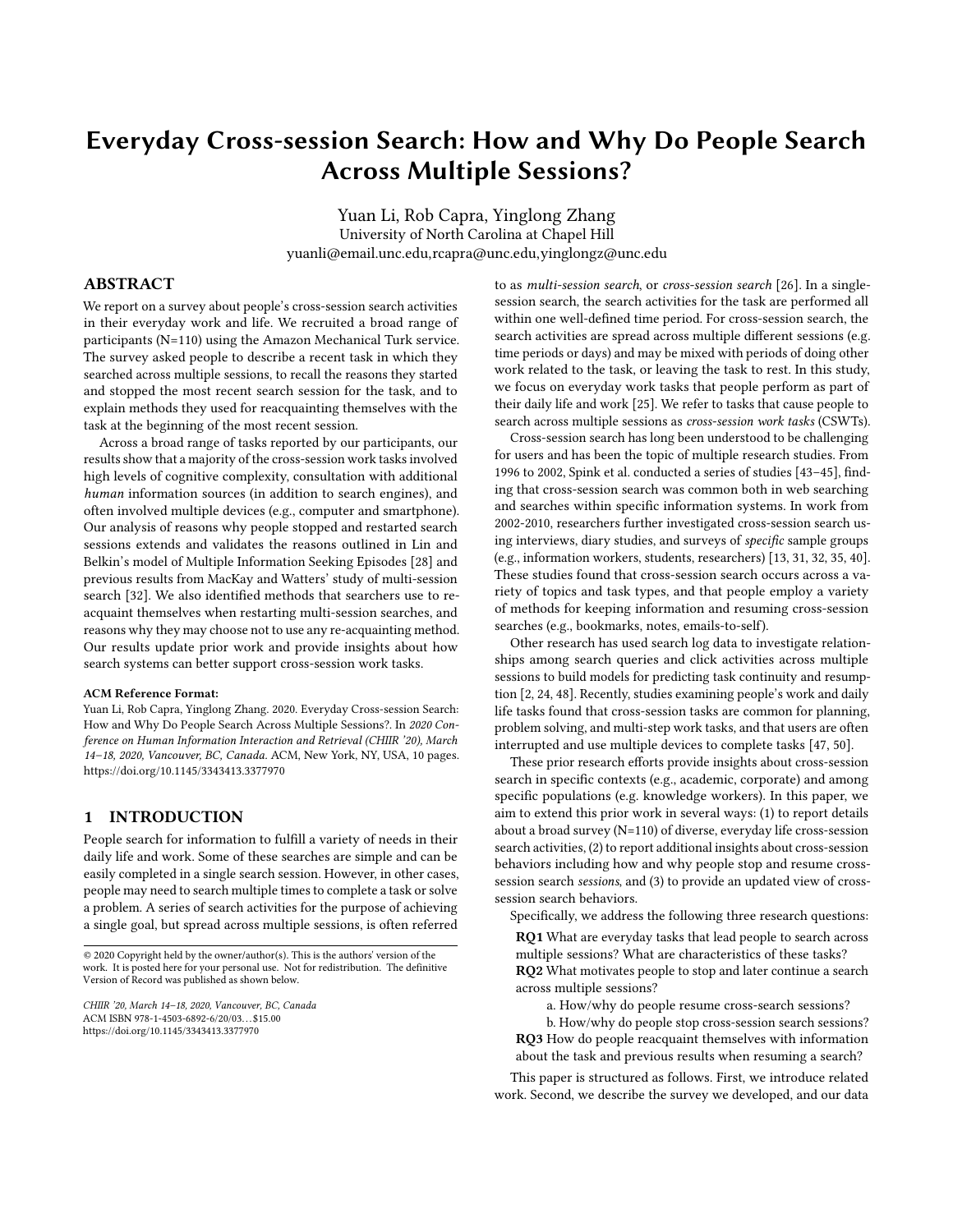collection and analysis methods. Third, we present the results of our analysis of survey data. Finally, we discuss the results and conclude with a summary and description of potential future work.

# 2 RELATED WORK

#### 2.1 Cross-session information tasks

Tasks play a central role in information seeking. Tasks motivate people to conduct information activities to fulfill goals and can influence searchers' information behaviors [\[11,](#page-9-16) [22\]](#page-9-17). Tasks can be considered at different levels: work tasks, information-seeking tasks, and search tasks [\[9,](#page-9-18) [17,](#page-9-19) [49\]](#page-9-20). Previous studies have characterized aspects of cross-session tasks and search activities at all three levels. For example, Spink [\[43,](#page-9-5) [44\]](#page-9-21) found that multi-session information seeking tasks commonly occurred related to a variety topics and that cross-session search activities could occur at different stages of a task. Sellen et al. [\[40\]](#page-9-10) showed that 40% of knowledge workers' information gathering tasks continued over a long periods of time due to task requirements (e.g., a need for large amounts of information). Morris et al. [\[35\]](#page-9-9) reported that 83% of surveyed information workers had engaged in cross-session search, with searches being stopped and resumed across time periods ranging from several hours to days. MacKay et al. [\[31\]](#page-9-8) conducted diary and field studies to investigate the CSWTs of students and university employees. They observed task groups along eight topics (i.e., school/work, general topic search, research, travel/tourism, projects, action-based, shopping, status checking). Their analysis found that participants searched on average 2 to 3 sessions for each CSWT and more than half (53%) of the sub-tasks were information gathering tasks. Agichtein et al. [\[2\]](#page-9-11) analyzed large-scale longitudinal query logs in terms of search intents, motivations, and topics with the goal of developing algorithms to predict search task continuation. They found that information maintenance tasks, affectively motivated tasks, ill-structured tasks, and time-sensitive tasks were more likely to be resumed. Liu and Belkin [\[30\]](#page-9-22) designed cross-session search tasks with two types of sub-task structures (dependent vs. parallel) and found that task stages and sub-task structures can both effect search behaviors and the prediction of document usefulness.

Although there is no generally accepted classification, crosssession tasks are often more complex than single-session tasks [\[2,](#page-9-11) [24,](#page-9-12) [30\]](#page-9-22) and may spawn sub-tasks with additional information requirements [\[2,](#page-9-11) [13,](#page-9-7) [24,](#page-9-12) [31,](#page-9-8) [37\]](#page-9-23). In this study, we will specifically focus on exploring the characteristics and relevant information behavior of cross-session work tasks (CSWTs).

#### <span id="page-1-0"></span>2.2 Reasons for successive searches

People search across sessions for to a variety of reasons. Lin and Belkin [\[28,](#page-9-0) [29\]](#page-9-24) proposed a model of Multiple Information Seeking Episodes (MISE) that included eight reasons why people resume searches: (1) transmuting – the problem gets elaborated and changes from its original form to a transmuted form; (2) spawning – the problem spawns sub-problems; (3) transiting – the original problem transits to another, different problem; (4) rolling back – something that was thought to have been solved by a previous search turns out to be unresolved; (5) lost-treatment – "the information... once found, is not available in the treatment application stage" [\[28,](#page-9-0) p.396]; (6)

unanswered – the problem was unanswered by previous searches; (7) cultivated – occurs when a searcher is trying to stay abreast of an area of interest; (8) anticipated – the information problem has not occurred yet, but is anticipated based on the current information.

Spink et al. [\[45\]](#page-9-6) investigated the reasons why people conducted "successive searches" (i.e. cross-session searches), identifying six reasons: (1) to refine and enhance the search using results from previous searches, (2) to seek additional information, (3) to search different databases, (4) to refine the search because too much data was retrieved in a previous search, (5) to refine the search due to increased problem complexity due to previous search results, and (6) because their first search was just exploratory [\[45,](#page-9-6) p.719-720]. Studies of everyday information seeking needs have also identified several reasons that people engage in cross-session searches. For example, Capra et al. [\[13\]](#page-9-7) found that 17% of users in their study started a successive search with the intention of finding information that was not found in prior searches.

In addition, there are many reasons that may cause users to stop an on-going search before they complete their overall work task. Distinct from "search stopping behaviors" that focus on why people choose to stop using a search query or stop searching on a specific topic [\[51\]](#page-9-25), cross-session stopping reasons refer to anticipated or unanticipated causes that interrupt a person's on-going search process. Lin and Belkin's [\[26\]](#page-9-3) MISE model outlined two types of interruption reasons: (1) external factors not directly related to the task (e.g., time running out, distraction, mental or physical fatigue), and (2) internal factors directly related to the task (e.g., lack of understanding the information problem, need to consult with other sources, need to validate found information). MacKay and Watters [\[32\]](#page-9-1) observed both these types of interruptions in data analyzed from diary studies and field studies, and found that the most frequent reasons for stopping a search session were: finishing a sub-task, the main work task was completed, or the user needed to take a break to do other things.

Not discounting the importance of these previous results – many of these studies involved limited samples of participants, limitations of the data collection (e.g., through intermediaries), or were conducted 10 to 15 years ago. In the study we present here, we seek to build on the results from prior work to extend our understanding of how multi-session searches manifest in current real-world work tasks in people's everyday lives.

#### 2.3 Information keeping across sessions

Although prior work has identified that cross-session search tasks are ubiquitous [\[20\]](#page-9-26), there are relatively few integrated tools for supporting it. One critical issue is how to keep and transfer the information found from previous sessions to later sessions for completing one's tasks. Keeping found information for future use in a cross-session search can help searchers to re-familiarize themselves with the suspended search state (e.g., reviewing previously used queries and visited pages) and can also help searchers to realize types of information that may have missed in the earlier sessions.

Generally, people use a variety of methods for keeping and reaccessing information found on web, for instance, bookmarking relevant pages, keeping tabs open, taking notes electronically and/or on paper notebooks, emailing themselves, repeating searches, using query/page view histories (e.g., purple links) [\[5,](#page-9-27) [24,](#page-9-12) [46\]](#page-9-28). Prior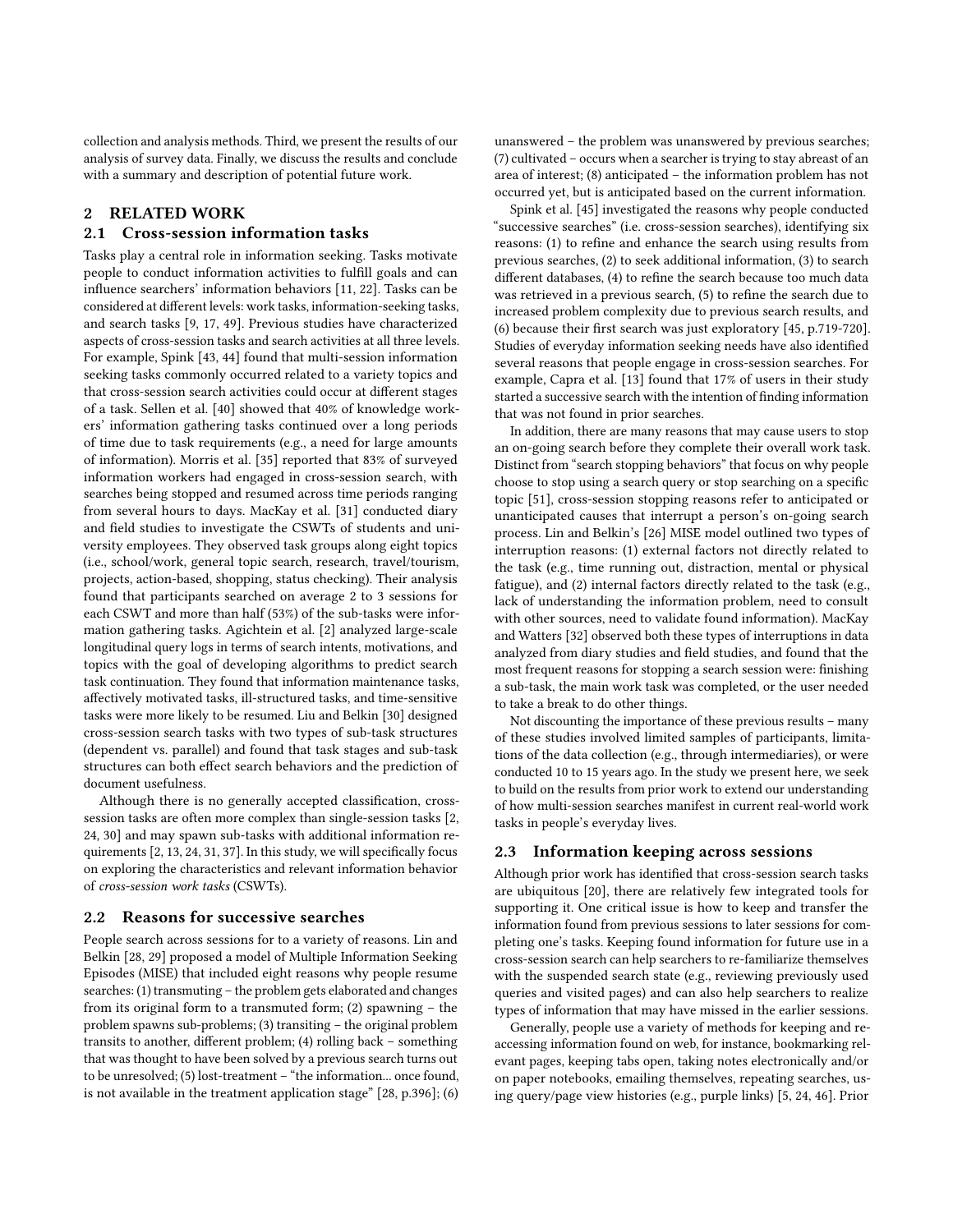studies found that people kept using these methods when they search across sessions. For instance, MacKay and Watters [\[31\]](#page-9-8) found that participants frequently mentioned using bookmarks, browsing history, and saved pages for keeping information between sessions. Capra et al. [\[13\]](#page-9-7) found that printing, creating bookmarks/favorites, saving to disk, and taking notes were common strategies for academic researchers to organize and manage search results across multiple sessions. However, they also reported that 53% of their participants reported relying on their memory to resume searches and re-find information across multiple sessions. Morris et al. [\[35\]](#page-9-9) categorized the strategies people used to re-familiarize themselves based on two dimensions: initiative (whether the user is active or passive), and stage (whether the strategy applies to the storage or retrieval stage of the task). However, many of the information keeping methods observed in prior studies have drawbacks (e.g., re-finding, require manual effort, unreliable memory).

Researchers have developed and studied tools to help support users' cross-session search. For example, tools have explored ways to help users resume their previous search by keeping search histories, search queries, and records and annotations of visited pages [\[8,](#page-9-29) [20\]](#page-9-26). Other systems have sought to provide more comprehensive assistance by supporting a users' information management at a project-level (either manually being tagged as cross-session project or automatically detected) [\[15,](#page-9-30) [32,](#page-9-1) [35\]](#page-9-9). Despite these research efforts, many search engines provide only limited features to support CSWTs and many users still rely on manual methods for keeping information across multiple search sessions [\[13,](#page-9-7) [31,](#page-9-8) [35,](#page-9-9) [37\]](#page-9-23).

While prior work has documented different types of methods used to save and re-use information during cross-session tasks, less attention has been given to understanding which methods people choose to help reacquaint themselves when resuming an interrupted task, and why they choose these methods. We address this aspect in the results from our survey.

## 3 METHOD

To address our research questions, we developed an online survey using the Qualtrics survey tool and distributed it using the Amazon Mechanical Turk service (MTurk). Since our goal was to gain insight into participants' real-world cross-session search tasks, we used a modified version of the critical incident technique (CIT) [\[38\]](#page-9-31) in which we asked participants to think of a specific, recent task that involved cross-session search. The critical incident technique typically involves questions that ask participants to recall a specific activity and to describe aspects related to the activity, such as when and how it happened, whether it succeeded, and what problems were encountered [\[38\]](#page-9-31). CIT is an effective method to gain insight into the most memorable aspects of participants' experiences.

# 3.1 Questionnaire design

In our survey $^1$  $^1$ , we first defined the terms *search query, search ses*sion, and multi-session search. Then we asked participants to recall and describe a recent task that: (1) "required you to do a multisession search (e.g., that involved multiple online search sessions at different times during your task, or across different days; OR (2) a task for which you have only searched for one session so far, but you plan to search again in the future because the task is not finished yet". These two criteria were designed to help us collect data about cross-session tasks at different stages.

The questionnaire contained three sections: (1) questions about the participant's work task, (2) questions about the most recent search session for the task, and (3) questions about the methods used for keeping and transferring information between search sessions (although this third section is not covered in this paper). We also asked demographic questions (i.e. age, gender, education level, occupation). The survey included open-response questions, multiple-choice questions, and 7-point Likert-type questions. The survey was designed to take 15 to 20 minutes to complete. We conducted 4 rounds of pilot testing with 17 participants on the MTurk to ensure that the survey questions were clear and understandable.

Work task description. In this section, participants were asked to recall and describe a specific task that involved cross-session search. Using open-ended response questions, we asked them to describe their goals for the task and the information they wanted to find online. We then asked them to classify their task outcome into one of five categories (adapted from Li and Belkin [\[25\]](#page-9-4)): (1) physical products, (2) digital products, (3) ideas, concepts, learning, (4) information for helping decision making or problem solving, (5) other (describe). Next, using multiple-choice questions, we asked about the time required for completing the task, the number of search sessions they have conducted so far for the task, the different devices they used, and what information sources they consulted.

The most recent search session. In the second section, we asked questions about participants' most recent search session. We defined this as "the latest session, or a period of time, that you continually searched online for information about this task." We asked participants to recall and describe their most recent search session for the work task they described earlier. Then participants were asked multiple-selection questions about the reasons why they started and stopped the most recent search session.

For the question about why they started the most recent search session, we provided 10 multiple-selection responses as options. Seven responses were based on the search renewal reasons outlined in Lin and Belkin's [\[26\]](#page-9-3) Multiple Information Seeking Episodes (MISE) model (see Section [2.2\)](#page-1-0). Table [1](#page-3-0) shows the MISE reasons (transiting was outside our scope and was not included). We included two additional options to gain insight into the specificity of the information need: "I needed to find general knowledge (e.g., domain knowledge, background information) about this task", and "I needed to find specific information to help with this task". We also included an option "other (describe)" to allow additional responses.

For our question about why participants stopped (or interrupted) a search session, we also adapted options from Lin and Belkin's [\[26\]](#page-9-3) MISE scheme, supplemented with additional options based on MacKay and Waters' findings [\[32\]](#page-9-1). To gain insight about whether interruption reasons were rooted in the tasks, we grouped the options into: 1) task-related interruptions; 2) non-task-related interruptions. Our list of task-related interruptions included eight options directly related to the task they were working on: need to consult other sources, couldn't find needed information, need to process/think about the gathered information before taking next step, need to validate information, found all information needed, task deadline

<span id="page-2-0"></span><sup>1</sup> Survey at: [https://ils.unc.edu/searchstructures/resources/chiir2020\\_crosssession.pdf](https://ils.unc.edu/searchstructures/resources/chiir2020_crosssession.pdf)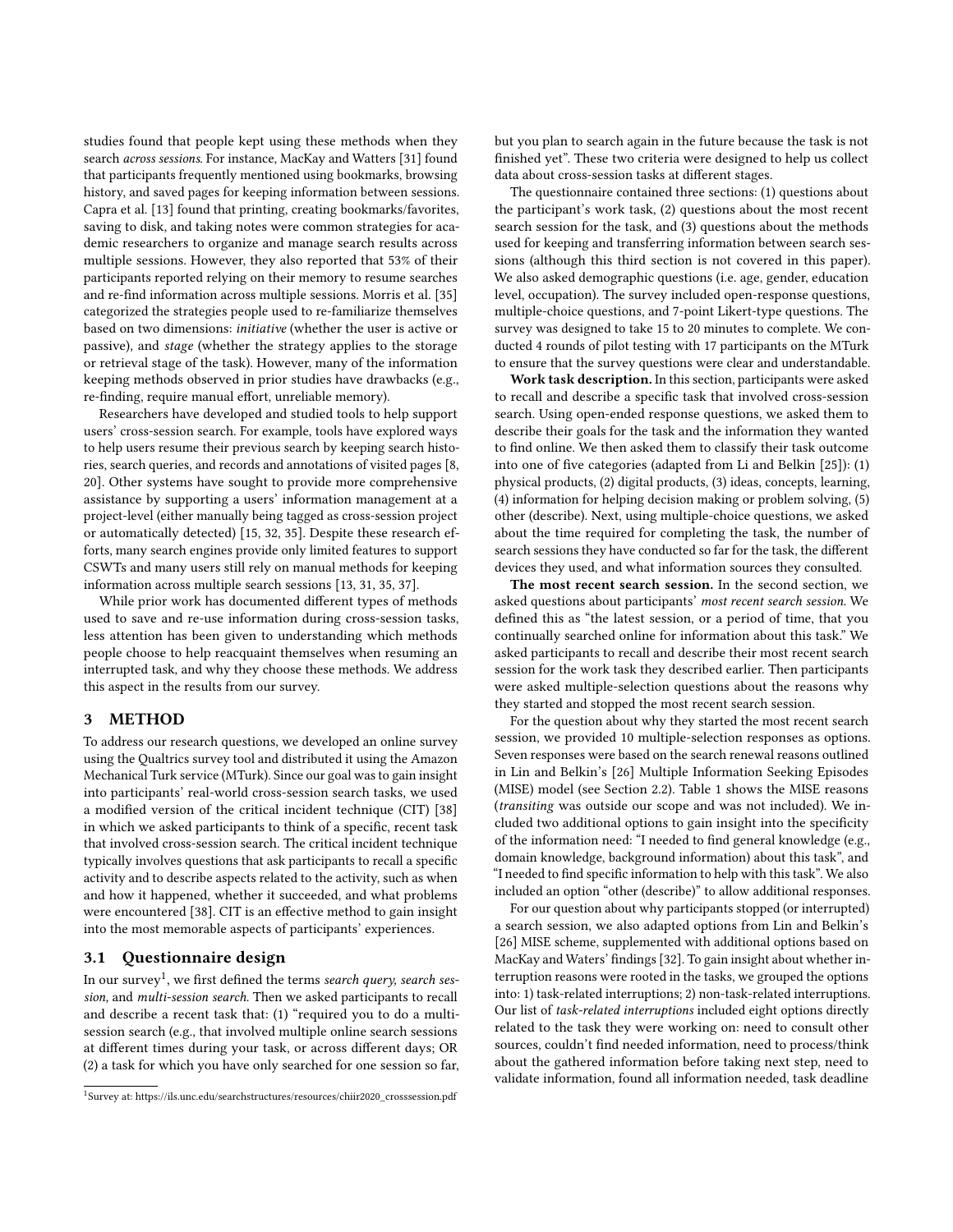was approaching, and could not complete the task. The non-taskrelated reasons list included options describing reasons why they stopped searching that were not directly related to the task (e.g., need to work on something else, they were distracted, a technical problem occurred, couldn't access information sources, got tired).

<span id="page-3-0"></span>

| MISE mode           | Option in Questionnaire                                                                                      |
|---------------------|--------------------------------------------------------------------------------------------------------------|
| Transmuting         | The task requirements were not clear.                                                                        |
| Spawning            | The task had subconcepts that I needed to understand.                                                        |
| <b>Rolling-back</b> | Information I found previously did not work.                                                                 |
| Lost-treatment      | I needed to re-find information I had seen before.                                                           |
| Unanswered          | I wanted to continue a previous search that stopped without<br>finding satisfactory information.             |
| Cultivated          | I wanted to find updated (e.g., the most recent) information<br>related to the task.                         |
| Anticipated         | I did not have a specific goal about the task, but thought the<br>information might be useful in the future. |

Table 1: Reasons for resuming a session (adapted from [\[26\]](#page-9-3))

Methods for reacquainting. The third purpose of our study is to gain insights about how users reacquaint themselves with information and task context across sessions. In the most recent search session section of the survey, we asked: (a) Did you do anything to help reacquaint yourself with previous search results? and (b) Did you do anything to help you continue the search task in the future? Participants answered these questions in their own words.

A final section of the survey asked participants about methods they used to keep information for the work task, but for space reasons we do not present those results here.

## 3.2 Data collection and analysis

Survey distribution on Amazon Mechanical Turk. Our goal for using the Mechanical Turk (MTurk) to distribute the survey was to collect responses from a diverse sample of participants. The MTurk has been widely used in social science studies and in information retrieval research during recent years [\[3,](#page-9-32) [33\]](#page-9-33). Compared with other convenience samples (e.g., college students, employees), MTurk workers are more diverse in terms of background characteristics [\[7,](#page-9-34) [16,](#page-9-35) [23\]](#page-9-36) that can help us gain rich descriptions of people's daily life cross-session tasks.

We posted our survey in batches of MTurk human information tasks (HITs) at different times of day across 13 days from August 15th to August 30, 2019. We restricted our HITs to MTurk workers that: 1) were located in the US; 2) had at least a 95% approval rating, 3) had 100 or more approved HITs. Similar criteria have been used in previous studies; researchers' have found that workers with more completed HITs and higher acceptance rates are more attentive than other participants [\[16\]](#page-9-35). Participants were paid \$2 USD for a complete submission of the survey questionnaire. We used MTurk and Qualtrics features to discourage participants from trying to complete the survey more than once.

Based on our MTurk postings, we received 161 submissions. Of these, we paid 130 and rejected 31 because they were incomplete. Out of the 130, an additional 9 were excluded from our analysis because: 1) participants described a single-session search task; 2) the task described happened many years ago; 3) few details were provided about the task. Another 11 responses were not included

in our analysis because their descriptions of the most recent search session was not related to the work task they described (i.e., they misunderstood the question). Thus, the data analysis for this paper is based on the remaining 110 responses. Overall, the 110 responses included an average of 210 words and for 80%, participants spent more than 10 minutes completing the survey. These measures reflect our qualitative perception that participants provided thoughtful and detailed responses.

Our participants reported as 61 (55%) male and 49 (45%) female. Their ages ranged from 20 to 68 years (M=35, SD=10). The selfreported educational level of participants was: high school degree or equivalent (5.5%, N=6), some college but no degree (26.4%, N=29), associate degree (15.5%, N=17), bachelor degree (43.6%, N=48), graduate degree (9.1%, N=10). Participants came from a wide variety of backgrounds including: artist, office support, marketeer, restaurant manager, IT consultant, scientist, engineer, doctor, student, freelance, retried people, nurse, chef, and business owner.

Data analysis and qualitative coding. To investigate our research questions two of the authors qualitatively analyzed responses to the open-ended questions on the survey. With respect to the work task description section of the survey, we coded: (1) the topical domain of the task, (2) the level of complexity of the task, and (3) the task goal type (work or personal). With respect to the most recent search section of the survey, we coded: (4) the search type of the most recent search, and (5) methods used to reacquaint with results from previous searches (if any).

The topical domains (1) were grounded in prior work by [\[2,](#page-9-11) [31\]](#page-9-8), and extended based on additional topics identified in our data. For task complexity (2), we used the cognitive process dimension of Anderson and Krathwohl's [\[4\]](#page-9-37) taxonomy of learning to classify tasks according to the cognitive behaviors that would be involved when people used the information they found to complete their work tasks. We coded four levels of increasing complexity: remember, understand/apply, analyze/evaluate, and create. Prior work in interactive information retrieval has used Anderson and Krathwohl's taxonomy to consider task complexity [\[12,](#page-9-38) [18,](#page-9-39) [22\]](#page-9-17). With regard to the search type of the most recent search (4), we adapted the commonly used classifications established by Kellar et al. [\[21\]](#page-9-40) (information gathering, fact-finding, transaction, maintenance) to allow us to compare our data to previous studies. Finally, to classify the methods used for reacquainting (5), we developed codes informed by findings from Morris et al. [\[35\]](#page-9-9) and MacKay et al. [\[31\]](#page-9-8).

<span id="page-3-1"></span>

| Table 2: Qualitative coding intercoder agreement (Cohen's Kappa) |  |
|------------------------------------------------------------------|--|

|   | Category (# of possible codes) | Kappa |
|---|--------------------------------|-------|
|   | Task topic (14)                | .858  |
| 2 | Task complexity (4)            | .712  |
| 3 | Task goal type (2)             | .881  |
|   | MRS search task type (4)       | .773  |
|   | Reacquainting methods (7)      | .680  |

Our coding process was as follows. First, one author went through the survey responses and developed an initial coding scheme by consulting extant literature and adding new trends that emerged from our data. Then the two authors independently coded four responses and met to discuss the codes and revise the coding scheme. Next, the same two authors independently coded 10% (N=17) of the data and we calculated inter-coder agreement using Cohen's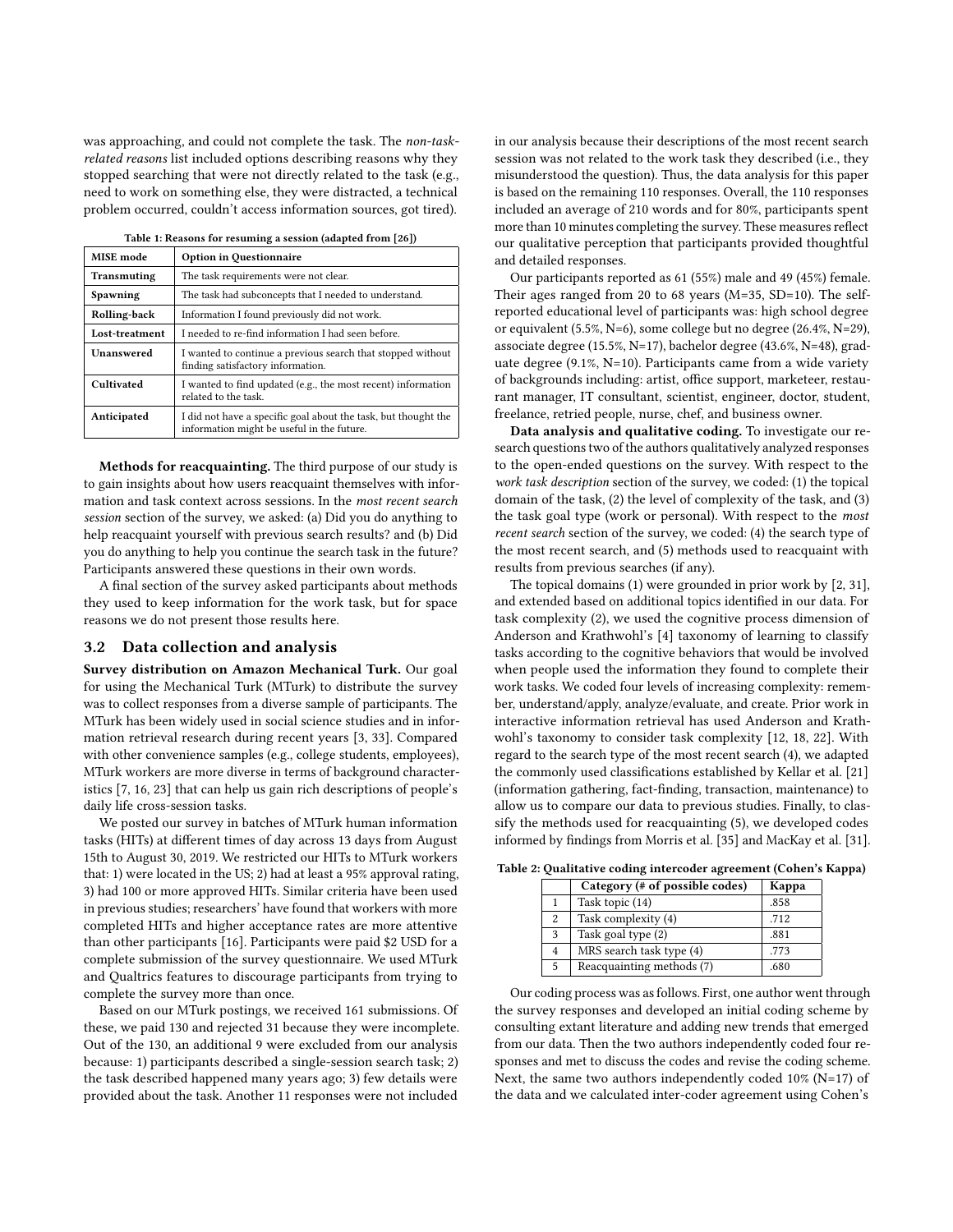Kappa. To achieve an acceptable level of reliability, we reconciled the disagreements and each coder coded another 10% of randomly selected data for the third round. At the end of this third round, we achieved inter-coder agreement levels ranging from high to acceptable (Table [2\)](#page-3-1). Then one author coded the remaining data.

# 4 RESULTS

#### 4.1 RQ1: Types and characteristics of CSWTs

Our first research question (RQ1) asks, "What are everyday tasks that lead people to search across multiple sessions? What are characteristics of these tasks?" To address RQ1, we analyzed data from the work task description section of our survey.

Cross-session work tasks features. Participants provided detailed descriptions about their CSWTs, including their motivations, what information they needed, and their information search process. For instance, one participant described: "I was tasked with finding a rare car for a customer. I had to search for a couple weeks online and over the phone. I started with the usual car websites and custom used cars websites. I ended up finding the item on a forum for classic cars that was not heavily used. I did several searches on different forums to see if I could find more then one."

Across the 110 tasks, participants reported 59% (N=65) personal tasks and 41% (N=45) work-related tasks. As shown in Figure [1,](#page-4-0) the most frequent reported topics were: shopping (N=14), computers (N=14), research (N=13), hobbies (N=11), and business (N=11). Other less reported task topics were: real estate, web technology, health, engineering, politics and law, travel, employment, and education. Participants self-classified their task outcomes as: 1) problem solving/decision making tasks (32%, N=35), 2) physical products (30%, N=33), 3) ideas, concepts, learning (25%, N=28), and 4) digital products (13%, N=14).

<span id="page-4-0"></span>

Figure [1](#page-4-0) also shows the distribution of the four levels of task complexity across the task topics. As can be seen in the figure, many of the work tasks our participants described were at high (create, analyze/evaluate) or medium (understand/apply) levels of cognitive complexity. Across all topics, the distribution was: create (25%, N=28), analyze and evaluate (42%, N=46), understand/apply tasks (28%, N=31), remember (5%, N=5). These results suggest that cross-session searches may be likely to involve work tasks at the higher levels of cognitive complexity.

With respect to the time-frame of the work task, participants reported that 10% (N=11) tasks needed to be completed within 1 to 2 days, 33% (N=36) within a few days, 40% (N=44) between a few weeks to months, and 17% (N=19) tasks had no time limitation.

Our findings show that CSWTs reported by our participants cover a wide range of real-world topics and involve a variety of types of task outcomes. Most of our participants' tasks (95%) were above the remember level of complexity, suggesting that CSWTs often involve higher-level cognitive processes.

Sessions, stages, sources, and devices. To gain further insights into the CSWTs reported by our participants, we analyzed the number of search sessions involved, the current task stage, what devices were used, and what additional information sources (beyond search engines) they consulted, if any. As shown in Table [3,](#page-4-1) for about 80% ( $N = 66+21 = 87$ ) of the tasks, participants reported having engaged in three or more search sessions so far. In addition, many reported that they were still working on the task at the time of the survey ( $N = 10+30 = 40$ ). These results support the finding that cross-session tasks tend to be high in complexity.

Table 3: Search session numbers and stage of task

<span id="page-4-1"></span>

| <b>Task stages</b>              |       | 2     | 3     | >3    | Total |
|---------------------------------|-------|-------|-------|-------|-------|
|                                 | sess. | sess. | sess. | sess. |       |
| Still working on the task       |       | 4     | 10    | 30    | 52    |
| Done with task & no more search |       | 11    | 8     | 24    | 43    |
| Searched after task completed   |       |       | 3     | 12    | 15    |
| Total                           | 8     | 15    | 21    | 66    | 110   |

Additional information sources. We were also interested in understanding if/how participants consulted multiple sources of information for their CSWTs. In the survey, we asked participants to indicate what additional information sources they used (beyond search engines). Table [4](#page-5-0) shows the list of choices we presented and the frequencies of participants' responses. Participants were allowed to indicate multiple sources, so the counts in Table [4](#page-5-0) sum to greater than 110. Table [4](#page-5-0) shows that the most popular sources were online forums, friends, videos, family members, and colleagues. Interestingly, three of these five sources involve interacting directly with other people (friends, family, colleagues), and the other two (videos, forums) also have significant person-to-person interaction. Further analysis found that 71% (N=78) of participants consulted 2 to 4 different sources (including search engines), while 17% (N=19) participants consulted at least 5 different types of information sources (including search engines). Only 12% (N=13) of our participants reported only using search engines for their tasks. These result further support the conclusion that CSWTs are often complex in nature, requiring not only high-levels of cognitive processes, but also consultation and interaction with other people for advice, tips, and guidance.

Search across devices. We asked participants to indicate what devices they used to search for information as part of the work task they described. Our participants overwhelmingly reported using desktop/laptop computers for their CSWTs (99%, N=109). Smartphones were used by 51% (N=56) and tablets were used by 18% (N=20) of our participants. For their CSWTs, about 43% (N=47) participants used only one type of device (desktop/laptop computer), 45% (N=50) used two types of devices, and 12% (N=13) used three types of devices. These results indicate that (1) among our sample, desktop/laptop computers were very commonly used for crosssession searches, perhaps due to the complexity of the work tasks, and (2) that smartphones were a commonly used second device. These findings are consistent with Trippas' [\[47\]](#page-9-14) recent finding that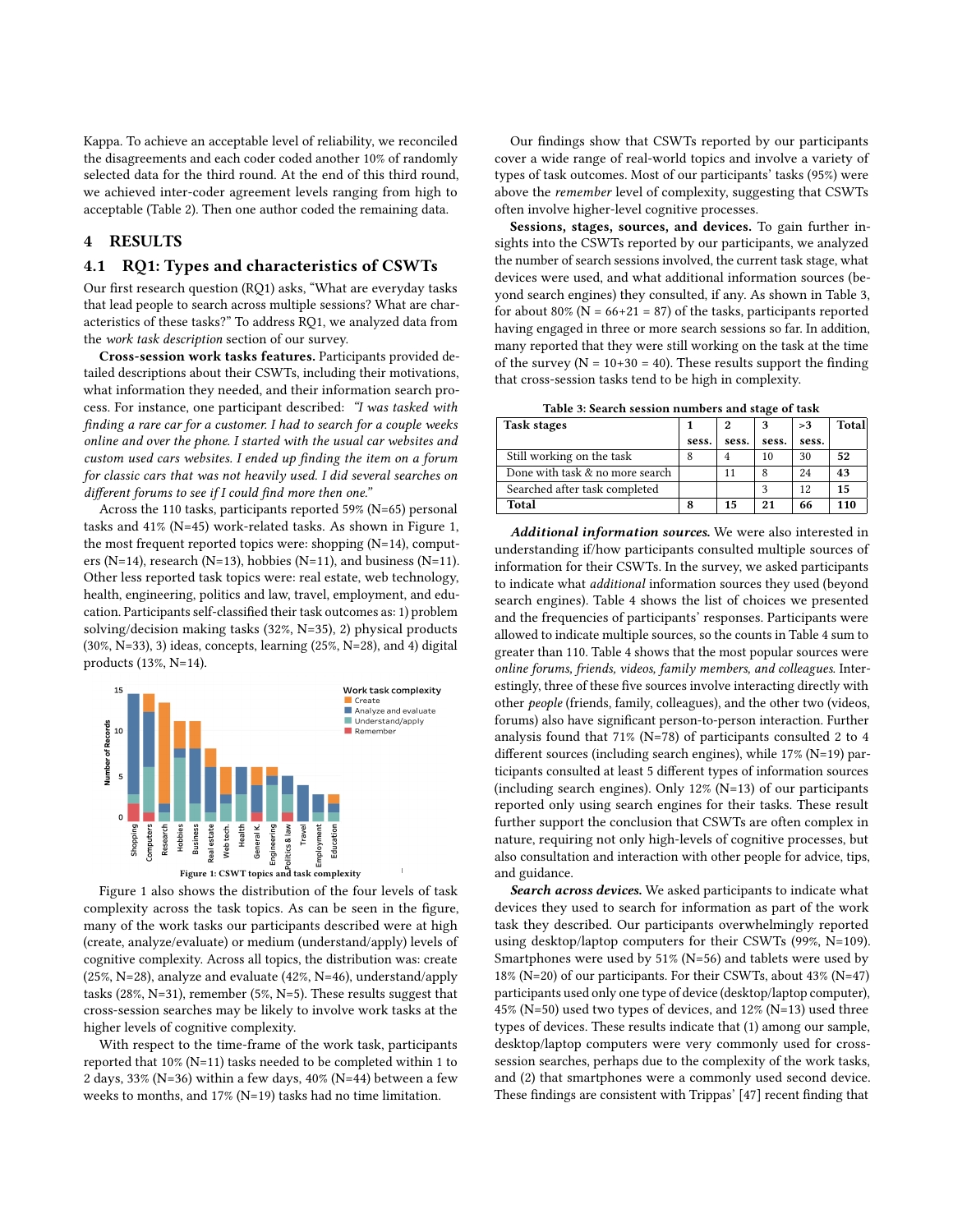desktop/laptop computers are widely used for different types of tasks in work settings, and that phones and tablets are less used for complex tasks. Another possible explanation is that our sample of MTurk workers may skew toward desktop/laptop computer users.

<span id="page-5-0"></span>

| Table 4. Augustulai mitolination sources used for Co W Ts |       |                            |       |  |
|-----------------------------------------------------------|-------|----------------------------|-------|--|
| Info. source type                                         | Freq. | Info. source type          | Freq. |  |
| Specific online forums                                    | 46    | Brochures or pamphlets     | 13    |  |
| Friends                                                   | 42    | Magazines                  | 13    |  |
| Videos                                                    | 35    | Newspapers                 | 12    |  |
| Family members                                            | 29    | Television                 | 8     |  |
| Colleagues                                                | 23    | Libraries/unspec. readings | 7     |  |
| Books                                                     | 21    | Others (e.g., radio)       | 8     |  |
| Specific agencies/Experts                                 | 14    |                            |       |  |

Table 4: Additional information sources used for CSWTs

<span id="page-5-1"></span>

|  |  | Table 5: Reasons for (re)starting the most recent search session |
|--|--|------------------------------------------------------------------|
|--|--|------------------------------------------------------------------|

|                | General/specific                          | Freq. |
|----------------|-------------------------------------------|-------|
| $\mathbf{1}$   | Need to find specific information         | 87    |
| 2              | Need to find general knowledge            | 36    |
|                | Lin & Belkin MISE reasons                 |       |
| 3              | Cultivated (need to update)               | 24    |
| $\overline{4}$ | Unanswered problem                        | 19    |
| 5              | Spawning (sub-problems emerged)           | 17    |
| 6              | Lost treatment (need to re-find)          | 12    |
| 7              | Rolling back (previous info did not work) | 9     |
| 8              | Transmuting (task was unclear)            | 7     |
| 9              | Information anticipated                   | 2     |
| 10             | Other                                     | 1     |

#### 4.2 RQ2: Cross-session resumption & stopping

Our second research question (RQ2) asks, "What motivates people to stop and later continue a search across multiple sessions? How/why do people stop and resume cross-session search sessions?" To address RQ2, we asked participants to recall and describe details about the most recent search session conducted for the work task. Specifically, we asked: what types of information they searched for during the most recent session, whether or not they found the information they wanted, what types of methods they used for reacquainting themselves with the task when starting this most recent session, and the methods they used to help continue searches in the future. We also asked them to select the reasons for why they started this session, as well as why they stopped the session.

Using the definitions outlined in [\[21,](#page-9-40) [31\]](#page-9-8), we classified the most recent search sessions reported by our participants as information gathering (62%), fact-finding (27%), transaction (7%), or maintenance (4%). These results suggest that a majority of the sessions were for information gathering or fact-finding, and that transactions and maintenance were reported less by our participants.

Reasons people started their most recent search session. In the survey, we asked people to indicate their reason(s) for starting their most recent search session for the CSWT. For this question, we provided a list of choices adapted from Lin and Belkin's MISE [\[26\]](#page-9-3) model of mulitple-information seeking episodes, and allowed participants to select multiple options. Table [5](#page-5-1) shows the reasons and the response frequencies. Below, we discuss insights and give examples about each (re)starting reason.

1) Needing to find specific information was the most frequent reason that participants' noted (79%, N=87) for starting their most

recent search session. This often corresponded to a particular information need for their work task. For example, p107 described, "I was looking for how to calculate square footage. I need to order wood flooring."

2) Needing to find general knowledge was reported by 33% of participants as a reason for starting their search sessions. For example, p45 said, "I was just looking up ideas," and p61 commented, "I was looking for the early history of the product."

3) Needing to update themselves with the latest information was reported by 22% of participants. In Lin and Belkin's MISE model, this reason is described as cultivate, meaning that the person wants to stay up-to-date with the interested area. For instance, p16 described "(I) needed to identify the latest trends with regard to [type of] activity", and p18 noted, "I was not looking for specific information, just to see if results changed or not."

4) Problem unanswered. About 17% of our participants reported needing to restart a search because their work task was left unanswered from their previous searches. For example, p07 described, "I needed to finish getting relevant information so that I could find a suitable product."

5) Spawned/subconcepts emerged. About 15% of our participants reported that their previous searches had revealed (spawned) new information needs. For example, p52 noted, "I found answers to some of my questions, but then the more I learned the more questions came up," and p20 described "I am currently looking for the answer... It tells me to look at a log which I don't seem to have which lead me into another search to find out where this log is."

6) Lost treatment (need to re-find). About 11% of our participants described needing to re-find information that they had seen previously as part of resuming a search. For example, p34 commented, "My most recent search session involved checking the facts that I had already put into my plan... I also wanted to recheck that I was offering the best ideas that I had come across and that I did not miss anything." In addition, some participants needed to re-find information to verify its correctness. For example, p60 noted, "the last time I searched I wanted to confirm why a fourth satellite was required for a GPS system."

7) Rolling back / previous information did not work. About 8% of our participants reported needing to resume a search because information they had previously found did not work. For example, p75 noted "The other fixes hadn't worked and I needed another in order to resolve the issue with the computer."

8) Other reasons. Participants also noted additional reasons for resuming their multi-session search, including transmuting and information anticipated from Lin and Belkin's MISE [\[28\]](#page-9-0).

Our results about why participants resumed their multi-session search sessions validate and extend Lin and Belkin's theoretical model of MISE. To the best of our knowledge, our results are the first empirical data gathered to provide illustrative examples and frequency data about real-world instances of Lin and Belkin's MISE renewal reasons. Our results suggest that all of Lin and Belkin's MISE renewal reasons are present in real-world CSWTs, and that the most frequent are: need to update (cultivated), problems unanswered, and sub-concepts emerge (spawning).

Reasons people stopped the most recent search session. Based on Lin and Belkin [\[28\]](#page-9-0)'s two categories (internal and external) of interruption reasons and the session stopping reasons observed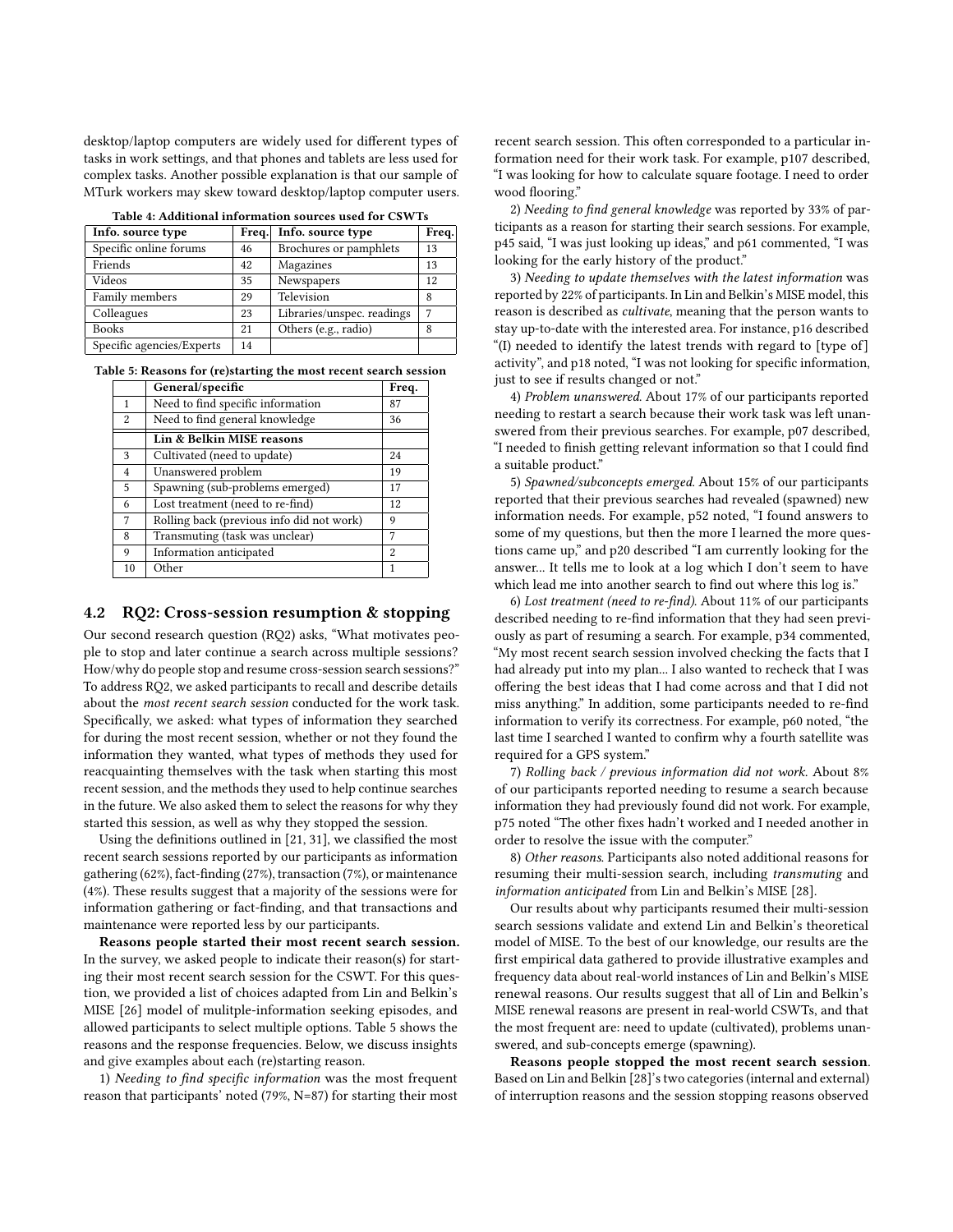by MacKay and Watters [\[32\]](#page-9-1), we asked participants two questions about: (1) task-related (Table [6\)](#page-6-0), and (2) non-task reasons (Table [7\)](#page-6-1) that led them to stop a their most recent search session. The most commonly reported task-related reason was that they had found all the needed information (48%, N=53). Other common task-related reasons include needing to process the gathered information (30%, N=33), to consult other sources (15%, N=17), and to validate the found information (15%, N=16).

<span id="page-6-0"></span>

|                | <b>Task related interruptions</b> | Freq. |
|----------------|-----------------------------------|-------|
| 1              | Found all needed info             | 53    |
| 2              | Need to process the gathered info | 33    |
| 3              | Need to consult other sources     | 17    |
| $\overline{4}$ | Need to validate the found info   | 16    |
| 5              | No task-related reasons           | 8     |
| 6              | Task deadline approaching         | 4     |
| 7              | Cannot find needed info.          | 1     |
| 8              | Forgot the reason                 | 1     |
| 9              | Cannot complete task              | 0     |
|                |                                   |       |

Table 6: Task-related session stopping reasons

<span id="page-6-1"></span>Table 7: Non-task-related session stopping reasons

|   | Non-task related interruptions | Freq. |
|---|--------------------------------|-------|
|   | No non-task related reasons    | 48    |
| 2 | Need to work on something else | 36    |
| 3 | Tired of searching             | 29    |
| 4 | Being distracted               | 17    |
| 5 | No access to info sources      | 8     |
| 6 | Technical problems             | 5     |
| 7 | Cannot remember                | 2     |

The three most commonly reported non-task related session stopping reasons were: need to work on something else (33%, N=36), tired of searching (26%, N=29), and being distracted (15%, N=17). About 44% (N=48) participants reported that there were no specific non-task related reasons that made them stop searching. We further asked participants about their plan for future searches and found that 40% of participants clearly knew that they would search again on the same task, 25% of them reported being sure that they would not search anymore for their task, and 35% were not sure if they would search again.

Our findings provide real-world examples of Lin and Belkin's [\[28\]](#page-9-0) framework of internal and external interruptions, and provide an updated view (based on a more diverse sample) of the session stopping reasons found by MacKay and Watters [\[32\]](#page-9-1). Our findings suggest that a majority of our participants were aware of their search session stopping reasons and a majority knew whether or not they planned to continue their search in the future.

## 4.3 RQ3: Re-acquainting methods

Our third research question (RQ3) asks, "How do people reacquaint themselves with information about the task and previous results when resuming a search?" To investigate this, we asked specific questions about participants' re-acquainting practices.

Re-acquainting methods. Based on qualitative coding of participants' open-ended responses regarding their most recent search session, we identified the following methods for reacquainting:

1) No methods. Many participants (36%, N=40) did not report using any specific methods for reacquainting themselves when they came back to the most recent search session. We will say more about these cases at the end of this section.

2) Re-read saved information. Re-reading saved information was the most frequently reported reacquainting method (15%, N=17). This included materials saved manually by participants (e.g., bookmarked webpages, articles, or videos in a subscribed channel) and materials that had been automatically saved/marked by search engines or web browsers. For example, p82 noted, "I had saved a few websites that had the products I was looking for so I went back to those to take a look."

3) Re-read personal notes or completed parts of work. Participants described keeping notes when they searched which became a useful tools for reacquainting themselves during future searches. In addition, some participants reported referring back to a previously finished part of their work product when restarting a new session. In total, 12 participants (10%) described using one of these methods. For example, p34 described, "I went back through the notes I had taken earlier and also the information that I had included in the proposal/plan that I had created."

4) Re-do search/re-find information. A few participants (5%, N=5) described reacquainting themselves by searching again for information they had already found. For example, p28 reported, "I had forgotten from previous results the exact name... so I had to research the names and remind myself."

Reasons for not using re-acquainting methods. For the 40 participants that did not report using any specific method for reacquainting themselves with the task, we asked a follow-up question about why they did not. We identified five main reasons:

1) Needing to search about new sub-tasks. Searching for information to solve one problem can sometimes spawn new sub-problems, or a task may involve multiple sub-goals [\[28\]](#page-9-0). Our participants reported these as reasons for not reacquainting themselves with prior search results. For example, p103 noted, "This particular search session was not one that I had done before, it was just an aspect of the entire vacation and was not previously searched for. "

2) Needing to check for new information. In some cases, participants reported searching for similar types of information as they did in a previous search session, but were specifically looking for new information that they might have missed. Therefore, they purposefully tried to avoid what they had seen before and changed their search terms/queries. For example. p06 described, "In previous searches, I'd just gotten vague general answers to basic questions, but I needed more specific information this time around."

3) Already familiar with the task. Some participants reported not needing to reacquaint themselves because they were already very familiar with the topic. In some cases, this familiarity was a result of previous searching. For example, p29 reported, "I think I spent enough time and took good notes so I was able to understand and know what I needed to know."

4) New information reviewed previous. Some participants reported not needing to reacquaint themselves because (through multiple rounds of searching), they noticed that the information they found would often contain a review of information they viewed previously. This might occur when a participant found a more comprehensive information resource in the later session. For example, p52 noted, "In some videos... there was a review of the information I had already learned before new information was presented, which was helpful."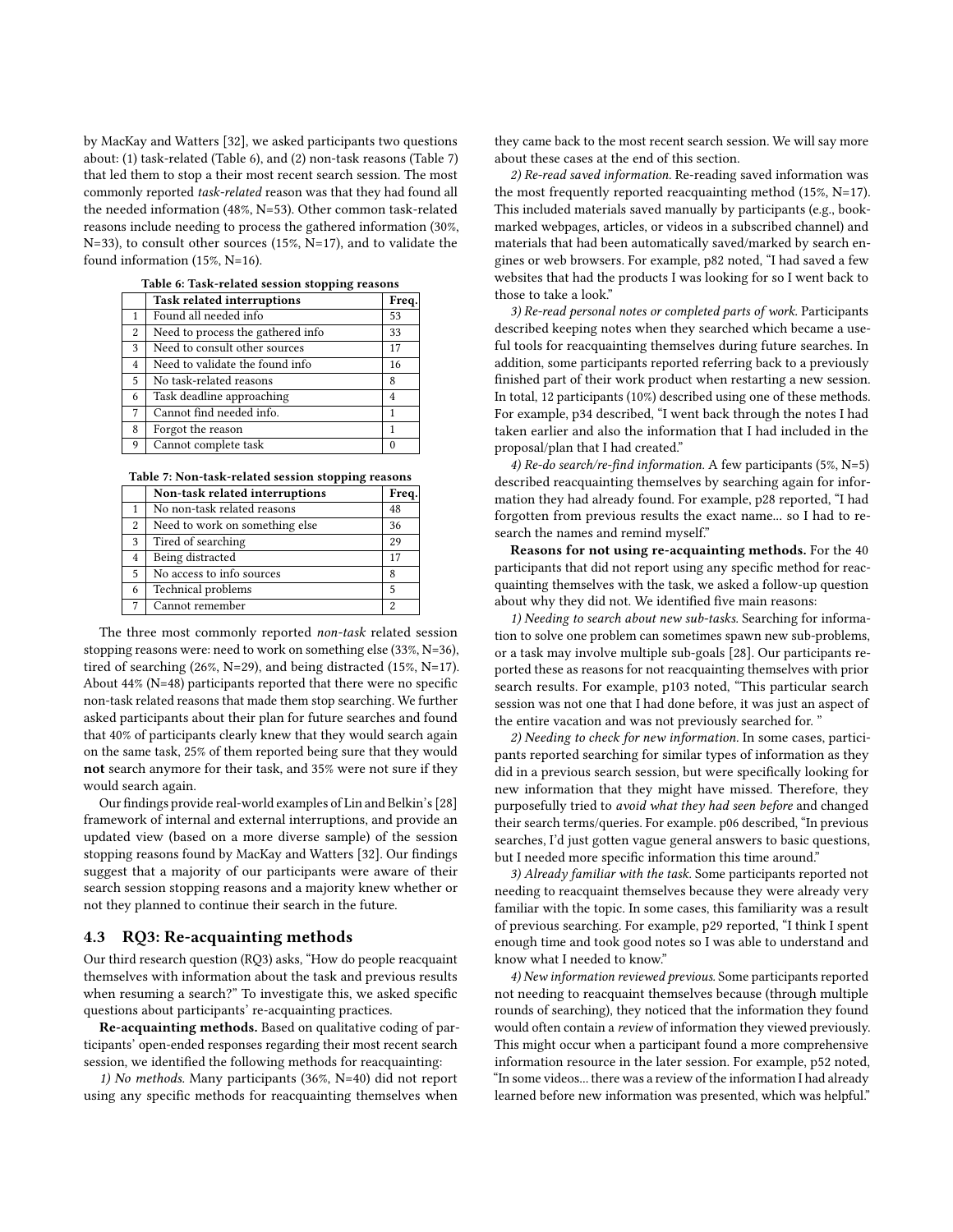5) Previous searches were not fruitful. Finally, some participants reported not needing to review previously found information because the previous information was not useful.

Our results indicate that manual approaches including re-reading saved information and personal notes are still commonly used by searchers to reacquaint themselves with previously found information. Morris et al. [\[35\]](#page-9-9) found similar results in their study from over ten years ago, suggesting that cross-session search still involves challenges for users. Furthermore, a large percentage of our participants (36%) reported not using any specific method for reacquainting themselves when resuming their most recent search session. Our findings extend previous work by investigating the reasons participants noted for not using reacquainting methods, including: needing to search for a new sub-task, needing to check for new information, already being familiar with the task, and that previous searches were not fruitful.

# 5 DISCUSSION

In this section, we will review our findings, compare our results with previous work, and discuss the implications of our findings.

RQ1: Types and characteristics of CSWTs. RQ1 investigated the types and characteristics of CSWTs. Our findings show that people encounter CSWTs in their work and daily life that cover a wide range of topics (e.g., shopping, computer problems, personal hobbies, travel plans, real estate issues). The task topics that our participants reported are similar to those found in large-scale query log analyses of cross-session searches [\[2,](#page-9-11) [6,](#page-9-41) [19\]](#page-9-42), indicating that our use of the MTurk to recruit participants led to a good sample of everyday, real-world cross-session tasks. Below, we summarize and discuss insights about our RQ1 results.

Outcome type and task complexity. Our participants reported CSWTs related to problem solving and/or decision making tasks (32%), physical products (30%), learning (25%), and creating products (13%). More than 95% of the work tasks involved medium to high levels of cognitive processes (i.e., understand, analyze, evaluate and create). Our findings confirm and extend results from previous studies showing that CSWTs often involve complex topics [\[31\]](#page-9-8) and multiple sub-goals [\[2\]](#page-9-11). Our findings further suggest that features of real-world CSWTs such as task outcome type and cognitive complexity could have impacts on cross-session search behaviors and users' needs [\[27,](#page-9-43) [30\]](#page-9-22). For example, users engaged in understand-level cross-session tasks may benefit from tools to help reacquainting with context, whereas create-level tasks may involve multiple sub-goals with differing needs across sessions [\[53\]](#page-9-44).

Timeliness and sessions. Our participants reported that 10% of their CSWTs were required to be completed within 1 to 2 days, 33% needed to be done within a few days, 40% ranged from a few weeks to months, and 17% had no time restriction. For more than 80% of the tasks, participants reported conducting three or more search sessions. These results update and extend prior studies that have observed multi-session searches that have spanned across several weeks [\[31\]](#page-9-8) to months [\[44\]](#page-9-21), and that found time gaps between search sessions ranging from several hours to several days [\[35\]](#page-9-9). These dimensions of timeliness, the number of search sessions, and the time between sessions have implications for how systems can best support CSWTs. For example, CSWTs that span long periods of

time may have different task resumption and information keeping needs than shorter-term CSWTs.

Information sources. About 88% of our participants reported consulting additional sources besides search engine results for their CSWTs. The most popular sources were: online forums, friends, videos, family members, and colleagues. Notably, these sources all involve either direct or indirect communication with other people who could provide advice, guidance, and opinions about the crosssession work task. We also found that the need to consult other information sources was one of the main reasons that participants reported stopping a current search session (see section 4.2). Work on information seeking behaviors by Byström [\[10\]](#page-9-45), found that the use of people as an information source increases as the amount of effort and the types of information required by the task increase. Considered together, these results further reveal the complex nature of CSWTs and illustrate that they are likely to require different types of information, including advice and opinions from other people.

Cross-device search. Cross-device search is common nowadays and people use a variety of devices to search for information [\[34\]](#page-9-46). While 43% of our participants reported using only a desktop/laptop PC for their cross-session search, 45% reported searching on two types of devices (mainly PC and smartphone) and 12% of participants used three devices. Previous work on cross-device use has found that both PC-smartphone and PC-Tablet are commonly reported patterns [\[34\]](#page-9-46). However, it is not clear if work tasks remained the same across the device switches examined in their study. Our results extend this work to show that switching between PCs and smartphones was the most commonly reported pattern for CSWTs among our participants. Our participants further mentioned using multiple devices at the same time when working on their tasks. For example, one participant described using a computer to look for hotels while also using a smartphone to look for map information and communicate to family members. Understanding how and why people use multiple devices simultaneously when working on CSWTs is an interesting topic for future investigation.

#### RQ2: Cross-session resumption and stopping.

Most recent search task. Similar to MacKay et al.'s [\[31\]](#page-9-8) findings from over 10 years ago, we found that the majority of the CSWTs our participants reported were information gathering (62%) and fact-finding (27%), with fewer being transactions (7%) and maintenance (4%). Interestingly, the most popular CSWT topic reported was shopping. We interpret that for many shopping tasks, users spend a large amount of their cross-session searches on information gathering and fact-finding to make product comparisons. Understanding these aspects of CSWTs can help us better support the goals that users have for particular search sessions in a CSWT.

Restarting reasons. In their model of Multiple Information Seeking Episodes (MISE), Lin and Belkin [\[29\]](#page-9-24) outlined reasons that a searcher might renew a search task from a previous session: transmuting, spawning, transiting, rolling back, lost-treatment, unanswered, cultivated, and anticipated. In later work, Lin [\[28\]](#page-9-0) and Lin and Xie [\[27\]](#page-9-43) partially validated aspects of the MISE model. However, to the best of our knowledge, our study is the first to investigate how these reasons manifest in real-world, everyday life CSWTs.

Our results provide contextualized examples of Lin and Belkin's restarting reasons, provide frequency data about how often the reasons were reported by our participants, demonstrate that the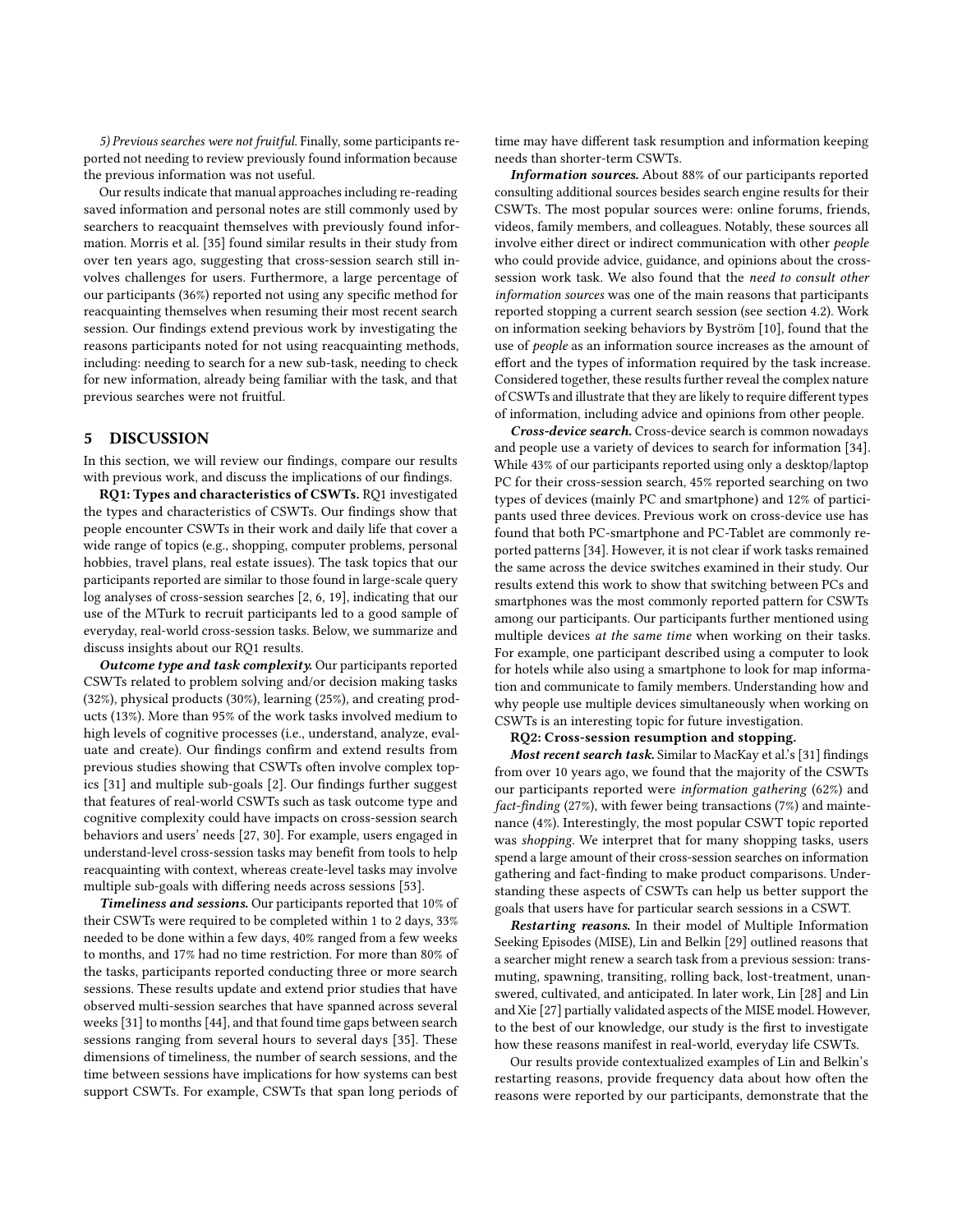reasons were able to be understood by our participants, and provide validation that the reasons covered the range of responses by our participants (e.g., few choose "other").

Each of the restarting reasons suggest specific approaches and system features that could be helpful to users:

1) Transmuting (problem gets elaborated): Help users track how the problem evolved and the relationships of information found.

2) Spawning (problem spawns sub-problems): Show the user related concepts and sub-topics related to the task.

3) Transiting (problem transits to a completely different problem): Given that the user has a completely new conceptualization of the task, help them avoid old information.

4) Rolling back (thought problem was solved, but turns out not): Remind users of previous "leads" that they chose not to follow.

5) Answer lost (a once found answer is now lost): Remind user of previously found information and sources.

6) Cultivated (user is trying to stay abreast of a topic): Send the user notifications when new, relevant information is available.

7) Anticipated (user anticipates a future information need): Help the user save information in order to use it in the future.

Based on analysis of our survey data, we see these as promising approaches for assisting users who are engaged in cross-session searches. Future work should investigate ways to detect when users are in these modes and to evaluate methods to provide assistance.

Stopping reasons. Similar to the previous work of MacKay and Watters [\[31\]](#page-9-8), we observed a variety of task-related and non-task related reasons why people stopped a particular search session in a CSWT, including: they found all the information they needed, they needed to process/validate the found information, and they need to consult other sources.

Interruption has been well-studied in other fields (e.g., psychology, marketing, HCI [\[39\]](#page-9-47)) and from various dimensions (e.g., user characteristics, environmental factors, and interplay among people, task, and system [\[42\]](#page-9-48)). Results have found that different types of interruption can cause different effects on users' perception, task process, and task outcomes (see [\[39\]](#page-9-47) for a comprehensive review). In the area of information seeking, several studies have found that interruptions can effect the effort, time that users spent on tasks, their search process, and satisfaction of the outcomes [\[1,](#page-9-49) [14,](#page-9-50) [36,](#page-9-51) [41,](#page-9-52) [52\]](#page-9-53). However, most of these studies focused on the effects of external interruptions (e.g., pop-up ads, phone calls, multi-tasking) on tasks that were completed within one experimental session. The impacts of task-related interruptions and interruptions that are initiated by searchers themselves have received less attention, especially in terms of their impacts of cross-session search.

Our survey findings show that both task-related and non-task related reasons play important role in understanding cross-session search interruptions. Furthermore, the type of interruption may also influence the reasons a user resumes a search in the future and the type of assistance that would help the resumption. For example, a user who stops a search session in order to "try out" or validate found information may end up resuming a task for very different reasons (and with different resumption needs) than a user who stops a session because they needed to answer a phone call. Our results provide insights about different types of interruptions, how they manifest in real-world CSWTs, and the types of resumption assistance that may be needed.

RQ3: Reacquainting methods. Our participants reported using many different methods to continue incomplete tasks when they resumed a search. Many factors influenced the use of reacquainting methods (e.g., different stages of the tasks, users' familiarity with the topic, the information sources involved, and their purposes/goals for the tasks). In addition, we observed reasons that participants described not using any reacquainting method other than their own memory: needing to search about new sub-tasks, needing to check for new information, already being familiar with the task, new information included a review of previous information, and previous searches were not fruitful. Of particular interest are cases where searchers explicitly did not want to return to previously seen results, either to find new information or because the previously found information was not useful. This implies that the purpose and intent of a resumed search session is an important factor in determining how a search system could provide task resumption support. In addition, the search sessions and users' primary work task are not isolated from each other. On the contrary, these efforts interleave in many different ways, and can influence users' future information needs for the work task.

# 6 CONCLUSION

We report results of a survey study to investigate cross-session search. Our results update and extend prior work. We found that: 1) cross-session search tasks vary in topic and scope, and tend to be complex across a variety of characteristics (e.g., time period, number of searches, cognitive processes involved), 2) CSWTs often involve consulting with other people to gain insights, advice, and/or guidance, 3) the resumption reasons outlined in Lin and Belkin's [\[28\]](#page-9-0) MISE model were validated by our participants' real-wold experiences and the MISE provides a comprehensive, understandable framework for addressing real-world cross-session task resumption, 4) CSWTs are stopped/interrupted for a variety of task and non-task related reasons that can impact future search resumption needs, 5) reaquainting with a task can involve considerable effort to re-read saved information, notes, completed work, and/or to refind information, and 6) reacquainting may not be necessary in all cross-session tasks (e.g., when new sub-tasks are involved, or when the user is very familiar with the task domain).

These results have implications for how search systems can help support users in CSWTs. First, complex tasks often require subjective information (advice, opinions) and consultation with other people [\[9\]](#page-9-18). This implies that people working on CSWTs may have needs to be loosely collaborative with others in order to share/discuss/guide their task. Second, Lin and Belkin's [\[28\]](#page-9-0) MISE modes provide an excellent model for considering the design of tools to support search resumption based on users' needs and the reasons they stopped their previous search session. A significant future challenge is to use interaction data to determine when a user is in a mode such as transmuting, rolling-back, or spawning. Third, since people may stop an on-going session expectedly or unexpectedly, tools are needed to help users in both situations. Fourth, we need to consider how (and when) reacquainting is needed (or not) in CSWTs, and how systems can respond appropriately.

Acknowledgements: This material is based upon work supported by the National Science Foundation under Grant No. 1552587.